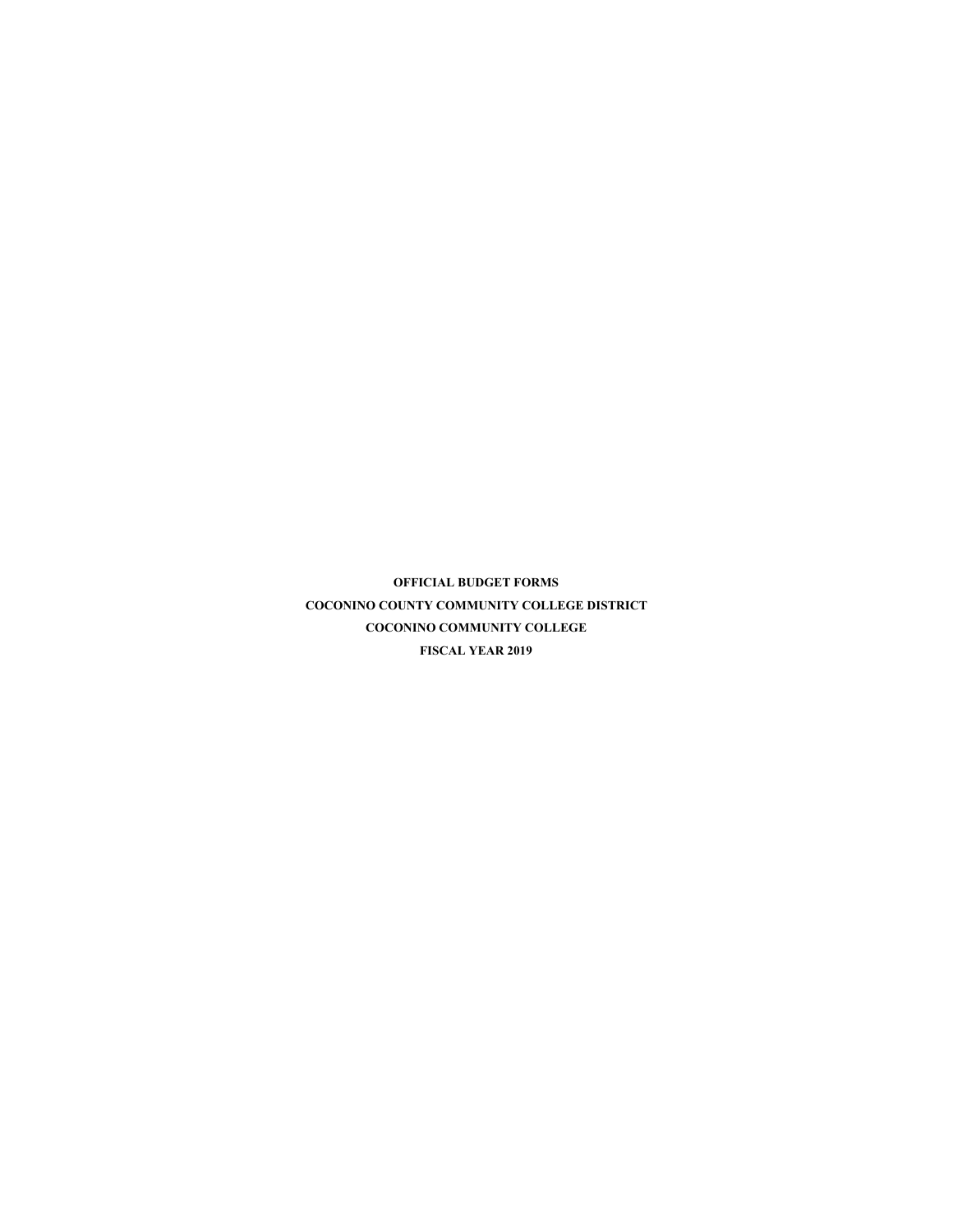## **COCONINO COUNTY COMMUNITY COLLEGE DISTRICT COCONINO COMMUNITY COLLEGE BUDGET FOR FISCAL YEAR 2019 SUMMARY OF BUDGET DATA**

|      |                                                                                                                                                         |                       |                       |        | <b>Increase/Decrease</b><br>From Budget 2018<br>To Budget 2019 |               |  |  |  |
|------|---------------------------------------------------------------------------------------------------------------------------------------------------------|-----------------------|-----------------------|--------|----------------------------------------------------------------|---------------|--|--|--|
| I.   | <b>CURRENT GENERAL AND PLANT FUNDS</b>                                                                                                                  | <b>Budget</b><br>2019 | <b>Budget</b><br>2018 | Amount |                                                                | $\frac{0}{0}$ |  |  |  |
|      | Expenditures:<br>А.                                                                                                                                     |                       |                       |        |                                                                |               |  |  |  |
|      | Current General Fund                                                                                                                                    | \$<br>20,001,218      | 19,995,992<br>\$      | \$     | 5,226                                                          | $0.0\%$       |  |  |  |
|      | Unexpended Plant Fund                                                                                                                                   | 573,645               | 140,000               |        | 433,645                                                        | 309.7%        |  |  |  |
|      | Retirement of Indebtedness Plant Fund                                                                                                                   | 2,209,236             | 2,153,579             |        | 55,657                                                         | 2.6%          |  |  |  |
|      | <b>TOTAL</b>                                                                                                                                            | 22,784,099<br>S       | 22,289,571            |        | 494,528                                                        | $2.2\%$       |  |  |  |
|      | <b>B.</b><br>Expenditures Per Full-Time Student Equivalent (FTSE):                                                                                      |                       |                       |        |                                                                |               |  |  |  |
|      | Current General Fund                                                                                                                                    | 9,733 /FTSE           | S<br>9,526 /FTSE      | \$     | 207 /FTSE                                                      | 2.2%          |  |  |  |
|      | Unexpended Plant Fund                                                                                                                                   | $279$ /FTSE           | $67$ /FTSE<br>S       | \$.    | $212$ /FTSE                                                    | 318.5%        |  |  |  |
|      | Projected FTSE Count                                                                                                                                    | 2.055                 | 2.099                 |        |                                                                |               |  |  |  |
| Π.   | TOTAL ALL FUNDS ESTIMATED PERSONNEL COMPENSATION                                                                                                        |                       |                       |        |                                                                |               |  |  |  |
|      | Employee Salaries and Hourly Costs                                                                                                                      | S.<br>11,583,792      | S<br>11,207,711       | \$     | 376,081                                                        | 3.4%          |  |  |  |
|      | <b>Retirement Costs</b>                                                                                                                                 | 1,158,782             | 1,058,715             |        | 100,067                                                        | 9.5%          |  |  |  |
|      | <b>Healthcare Costs</b>                                                                                                                                 | 1,067,922             | 919,510               |        | 148,412                                                        | 16.1%         |  |  |  |
|      | Other Benefit Costs                                                                                                                                     | 1,702,730             | 1,529,518             |        | 173,212                                                        | 11.3%         |  |  |  |
|      | <b>TOTAL</b>                                                                                                                                            | 15,513,226            | \$<br>14,715,454      |        | 797,772                                                        | 5.4%          |  |  |  |
| III. | SUMMARY OF PRIMARY AND SECONDARY PROPERTY TAX LEVIES AND RATES                                                                                          |                       |                       |        |                                                                |               |  |  |  |
|      | Amount Levied:<br>А.                                                                                                                                    |                       |                       |        |                                                                |               |  |  |  |
|      | Primary Tax Levy                                                                                                                                        | \$<br>8,185,715       | \$<br>7,939,000       | \$     | 246,715                                                        | $3.1\%$       |  |  |  |
|      | Secondary Tax Levy                                                                                                                                      | 2,102,295             | 2,185,250             |        | (82,955)                                                       | $-3.8\%$      |  |  |  |
|      | <b>TOTAL LEVY</b>                                                                                                                                       | 10,288,010            | 10,124,250            | \$     | 163,760                                                        | 1.6%          |  |  |  |
|      | <b>B.</b><br>Rates Per \$100 Net Assessed Valuation:                                                                                                    |                       |                       |        |                                                                |               |  |  |  |
|      | Primary Tax Rate                                                                                                                                        | 0.4741                | 0.4816                |        | (0.0075)                                                       | $-1.6%$       |  |  |  |
|      | Secondary Tax Rate                                                                                                                                      | 0.1218                | 0.1326                |        | (0.0108)                                                       | $-8.1%$       |  |  |  |
|      | <b>TOTAL RATE</b>                                                                                                                                       | 0.5959                | 0.6142                |        | (0.0183)                                                       | $-3.0%$       |  |  |  |
| IV.  | MAXIMUM ALLOWABLE PRIMARY PROPERTY TAX LEVY FOR FISCAL YEAR 2019 PURSUANT TO A.R.S. §42-1705                                                            |                       |                       |        | S                                                              | 8,185,715     |  |  |  |
| V.   | AMOUNT RECEIVED FROM PRIMARY PROPERTY TAXES IN FISCAL YEAR 2018 IN EXCESS OF THE MAXIMUM<br>ALLOWABLE AMOUNT AS CALCULATED PURSUANT TO A.R.S. §42-17051 |                       |                       |        | S                                                              |               |  |  |  |
|      |                                                                                                                                                         |                       |                       |        |                                                                |               |  |  |  |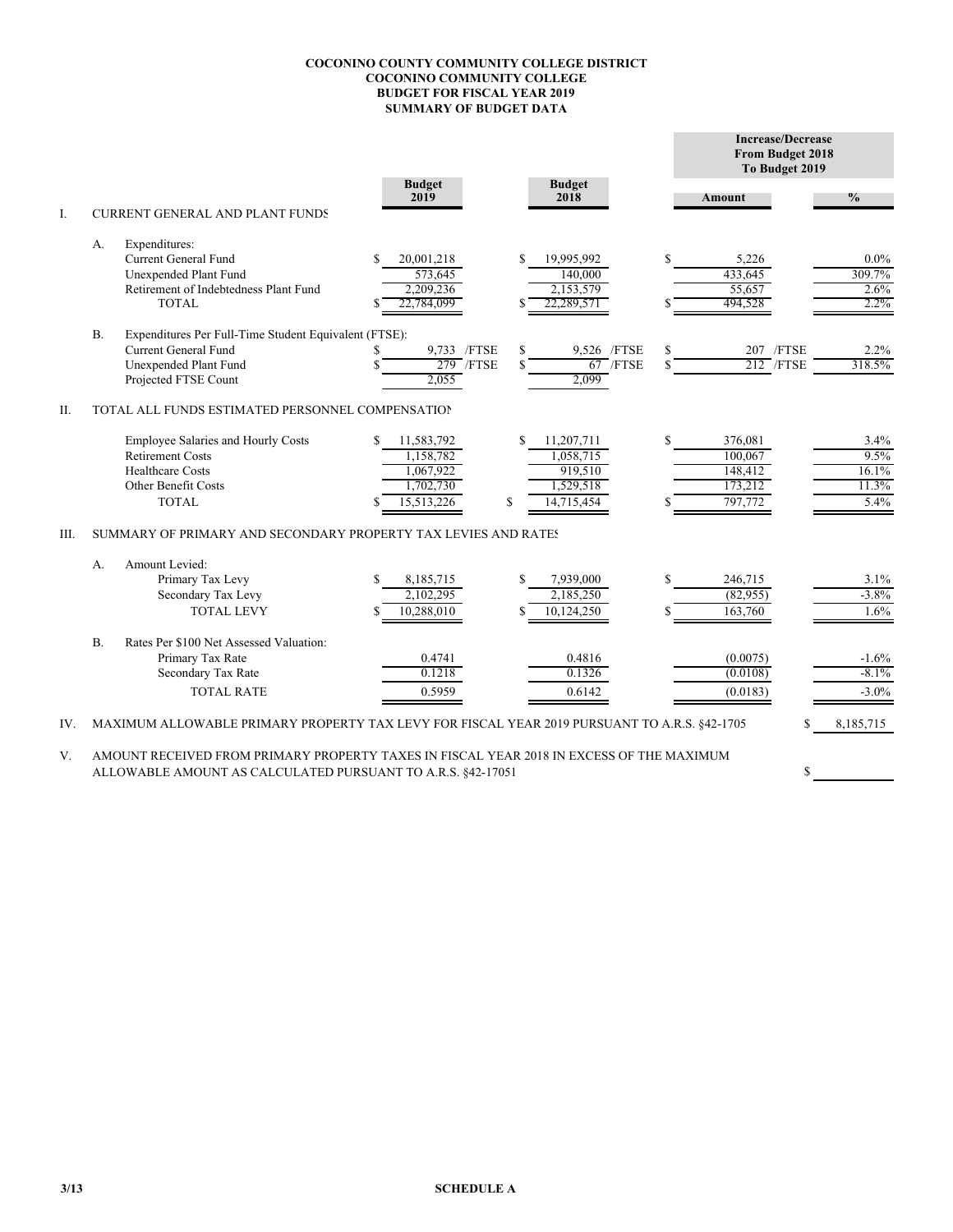## **COCONINO COUNTY COMMUNITY COLLEGE DISTRICTCOCONINO COMMUNITY COLLEGE BUDGET FOR FISCAL YEAR 2019RESOURCES**

|                                               | <b>CURRENT FUNDS</b> |             |              |                |  |           |     | <b>PLANT FUNDS</b> |               |       |    |               |   |             |               |
|-----------------------------------------------|----------------------|-------------|--------------|----------------|--|-----------|-----|--------------------|---------------|-------|----|---------------|---|-------------|---------------|
|                                               |                      | General     |              | Restricted     |  | Auxiliary |     | Unexpended         | Retirement of | Other |    | Total         |   | Total       | $\frac{0}{0}$ |
|                                               |                      | Fund        |              | Fund           |  | Fund      |     | Plant Fund         | Indebtedness  | Funds |    | All Funds     |   | All Funds   | Increase/     |
|                                               |                      | 2019        |              | 2019           |  | 2019      |     | 2019               | 2019          | 2019  |    | 2019          |   | 2018        | Decrease      |
| <b>BEGINNING BALANCES-July 1*</b>             |                      |             |              |                |  |           |     |                    |               |       |    |               |   |             |               |
| Restricted                                    |                      |             |              |                |  |           | R   |                    | 59,941        |       | S. | 59,941        |   |             |               |
| Unrestricted                                  |                      | 8,542,973   |              |                |  | 26,621    |     | 5,034,014          |               |       |    | 13,603,608    |   | 11,015,169  | 23.5%         |
| <b>Total Beginning Balances</b>               |                      | 8,542,973   |              |                |  | 26,621    |     | 5,034,014          | 59,941        |       |    | 13,663,549    |   | 11,015,169  | 24.0%         |
| <b>REVENUES AND OTHER INFLOWS</b>             |                      |             |              |                |  |           |     |                    |               |       |    |               |   |             |               |
| <b>Student Tuition and Fees</b>               |                      |             |              |                |  |           |     |                    |               |       |    |               |   |             |               |
| <b>General Tuition</b>                        |                      | 6,098,100   | <sup>S</sup> |                |  |           |     |                    |               |       | \$ | 6,104,100     | ς | 6,145,291   | $-0.7%$       |
| Out-of-District Tuition                       |                      | 200,000     |              |                |  |           |     |                    |               |       |    | 200,000       |   | 200,000     |               |
| Out-of-State Tuition                          |                      | 1,223,000   |              |                |  |           |     |                    |               |       |    | 1,223,000     |   | 1,373,109   | $-10.9\%$     |
| <b>Student Fees</b>                           |                      | 289,040     |              |                |  |           |     |                    |               |       |    | 289,040       |   | 276,390     | 4.6%          |
| Tuition and Fee Remissions or Waivers         |                      | 35,000      |              |                |  |           |     |                    |               |       |    | 35,000        |   |             |               |
| <b>State Appropriations</b>                   |                      |             |              |                |  |           |     |                    |               |       |    |               |   |             |               |
| Maintenance Support                           |                      | 1,749,200   |              |                |  |           |     |                    |               |       |    | 1,749,200     |   | 1,731,100   | 1.0%          |
| <b>Equalization Aid</b>                       |                      |             |              |                |  |           |     |                    |               |       |    |               |   |             |               |
| Capital Support                               |                      |             |              | 415,922        |  |           |     |                    |               |       |    | 415,922       |   | 409,000     | 1.7%          |
| <b>Property Taxes</b>                         |                      |             |              |                |  |           |     |                    |               |       |    |               |   |             |               |
| Primary Tax Levy                              |                      | 8,185,715   |              |                |  |           |     |                    |               |       |    | 8,185,715     |   | 7,939,000   | 3.1%          |
| Secondary Tax Levy                            |                      |             |              |                |  |           |     |                    | 2,102,295     |       |    | 2,102,295     |   | 2,185,250   | $-3.8\%$      |
| Gifts, Grants, and Contracts                  |                      | 177,000     |              | 4,880,214      |  |           |     |                    |               |       |    | 5,057,214     |   | 6,398,779   | $-21.0\%$     |
| Sales and Services                            |                      |             |              |                |  | 20,100    |     |                    |               |       |    | 20,100        |   | 22,140      | $-9.2\%$      |
| <b>Investment Income</b>                      |                      | 250,000     |              |                |  |           |     |                    |               |       |    | 250,000       |   | 200,000     | 25.0%         |
| <b>State Shared Sales Tax</b>                 |                      |             |              | 507,877        |  |           |     |                    |               |       |    | 507,877       |   | 486,009     | 4.5%          |
| Other Revenues                                |                      | 524,200     |              |                |  |           |     |                    | 47,000        |       |    | 571,200       |   | 602,200     | $-5.1\%$      |
| Proceeds from Sale of Bonds                   |                      |             |              |                |  |           |     |                    |               |       |    |               |   |             |               |
| Total Revenues and Other Inflows              |                      | 18,731,255  |              | $5,810,013$ \$ |  | 20,100    |     |                    | 2,149,295     |       |    | 26,710,663    |   | 27,968,268  | $-4.5%$       |
| <b>TRANSFERS</b>                              |                      |             |              |                |  |           |     |                    |               |       |    |               |   |             |               |
| Transfers In                                  |                      | 48,894      |              | 59,731         |  | 12,000    |     | 707,200            |               |       |    | 827,825       |   | 858,498     | $-3.6%$       |
| (Transfers Out)                               |                      | (778, 931)  |              |                |  |           |     | (48, 894)          |               |       |    | (827, 825)    |   | (858, 498)  | $-3.6\%$      |
| <b>Total Transfers</b>                        |                      | (730, 037)  |              | 59,731         |  | 12,000    |     | 658,306            |               |       |    |               |   |             |               |
| Less:                                         |                      |             |              |                |  |           |     |                    |               |       |    |               |   |             |               |
| Stabilization                                 |                      | (6,542,973) |              |                |  |           |     |                    |               |       |    | (6, 542, 973) |   | (5,094,864) | 28.4%         |
| <b>Future Expenditures</b>                    |                      |             |              |                |  | (12,621)  |     | (5,118,675)        |               |       |    | (5, 131, 296) |   | (4,389,676) | 16.9%         |
|                                               |                      |             |              |                |  |           |     |                    |               |       |    |               |   |             |               |
| Total Resources Available for the Budget Year |                      | 20,001,218  | $\mathbb{S}$ | 5,869,744 \$   |  | 46,100    | l S | 573,645 \$         | 2,209,236     |       | S. | 28,699,943    |   | 29,498,897  | $-2.7%$       |

\*These amounts exclude amounts not in spendable form (i.e., prepaids, inventories, and capital assets) or amounts legally or contractually required to be maintained intact.